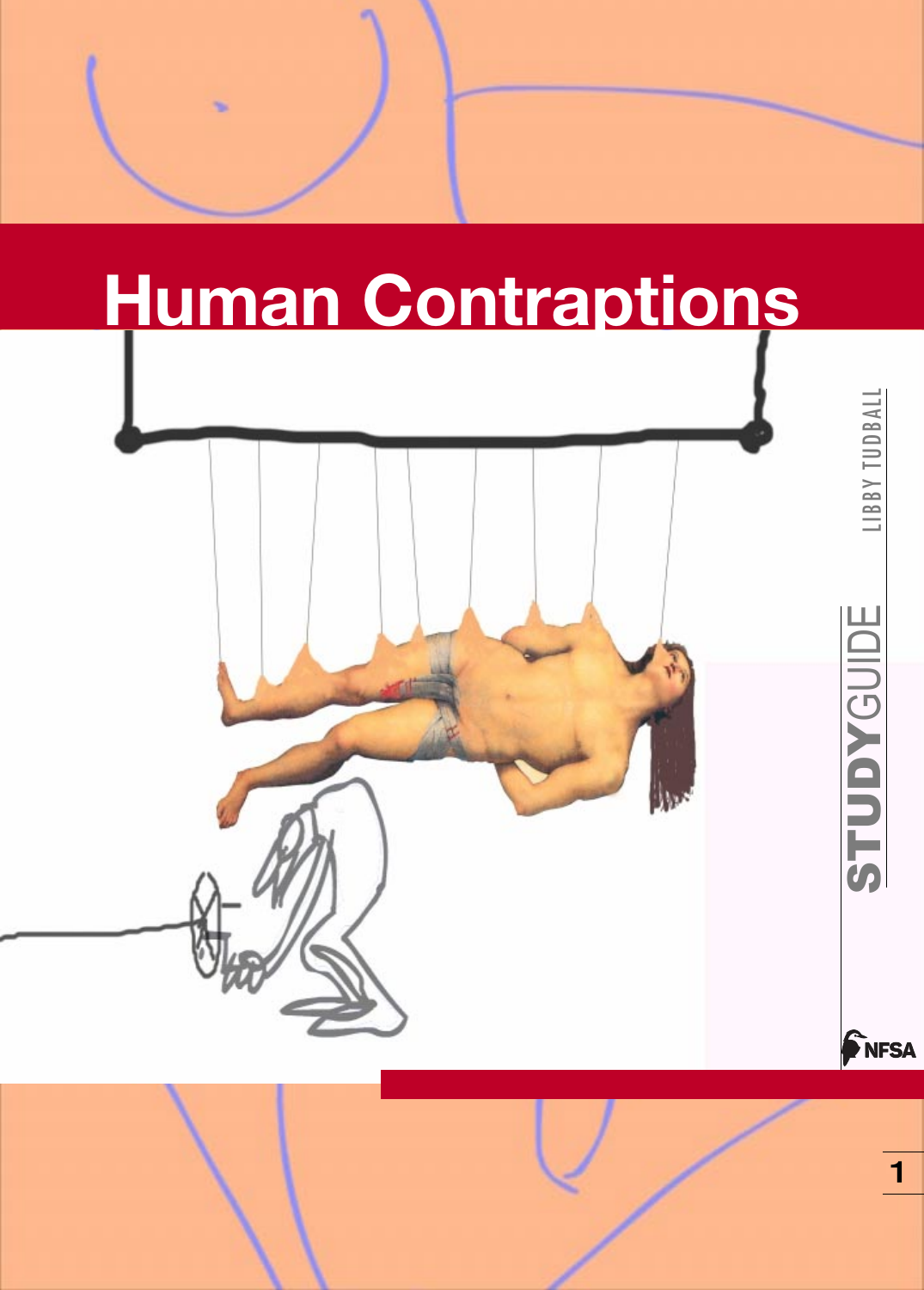### **Synopsis**

Academy Award-winning animator, Bruce Petty, takes us on an anarchic journey that is a satirical look at the inner mechanics of the 'contraptions' that shape our lives. Education, sex, finance, globalism, art, media, medicine, law, government and even the brain are all transformed into evolving machines.

Each of the ten five-minute episodes begins with the basic concept at the nucleus of the machine. Then, by combining high-energy, freeform illustrations with photographs, paintings and other snippets from the 'real' world, Petty takes us on a journey through history, as each apparatus builds to its complex contemporary form. We see how these contraptions are not immutable but are shaped by society; by our changing ideas and our actions. We are encouraged to question and laugh at the haphazard and often faulty mechanisms that drive these machines that, in turn, run our lives.

The series is witty, provocative and entertaining. It reveals these contraptions to be constructions of a very human kind—imperfect, sometimes unpredictable, and always subject to change.

### Curriculum links

*Human Contraptions* will have relevance to students of Cultural Studies, Australian Studies, Studies of Society and Environment, Politics, History, English, Music, Drama and Media Studies. The films can be explored by middle to senior secondary school students, and students at the tertiary education level.

Many of the activities are based on

an integrated curriculum approach, drawing on English skills, as well as an understanding of the content that is drawn from other disciplines.

### Before watching the films

Students could develop an understanding of the genres Petty uses in *Human Contraptions* before watching the films.

- In a class discussion, talk about your views on these questions: What do you see as the purpose of political cartoons? Do you think that political cartoons influence people? To test your theory, construct some questions and survey friends and family from various age groups. Discuss your findings.
- Collect and explore a range of different cartoonists' works from the print media. Look at their different drawing styles and approaches. Attempt to uncover meanings in the various works, either as an individual, small group or as a class.
- In a class discussion, develop working definitions of the words 'caricature', 'irony' and 'satire'. First, jot down your views and then share them with other class members.
- Visit the National Museum of Australia online and download the resource 'Laughing With Knives: Exploring Political Car-toons'. Work through the activi-ties for students on cartoons at: http:// www.nma.gov.au/\_\_data/assets/ pdf\_file/0016/19141/ laughing\_with\_knives\_colour.pdf
- Visit http://xroads.virginia.edu/ ~ma96/puck/part1.html to read an American view of the origins of political cartooning.
- Teachers and students could explore some of the references on cartoons listed at the end of this guide.
- To find out more about Bruce Petty's career as a cartoonist, visit www.smh.com.au/photogallery/ federal-politics/cartoons/bruce-
- petty-20090907-fdvy.html

Try to draw a political cartoon yourself, and then compare and discuss other classmates' cartoons.

*The political cartoon can certainly be a devastating weapon—it can make you laugh if it suits your point of view, or it could fill you with anger if it does not. It has been said that one picture is worth a thousand words; what is certainly beyond doubt is that political cartoons have been a powerful method of cutting those in authority down to size. They are also invaluable in exposing the machinations of companies and governments.*

Chelmsford Trades Union Council, http://www.chelmsford-tuc.org.uk/ article53.html

With your class, discuss the views expressed by the Chelmsford Trades Union Council about political cartoons.

### After watching the films

Having watched the films, either as a whole class, in small groups, or as written exercises, discuss your answers to these questions:

- What are the main techniques used in the films?
- Write down a few of your own thoughts about *Human Contraptions* and then discuss your views.

 $2$  3  $\,$  3  $\,$  3  $\,$  3  $\,$  3  $\,$  3  $\,$  3  $\,$  3  $\,$  3  $\,$  3  $\,$  3  $\,$  3  $\,$  3  $\,$  3  $\,$  3  $\,$  3  $\,$  3  $\,$  3  $\,$  3  $\,$  3  $\,$  3  $\,$  3  $\,$  3  $\,$  3  $\,$  3  $\,$  3  $\,$  3  $\,$  3  $\,$  3  $\,$  3  $\,$  3  $\,$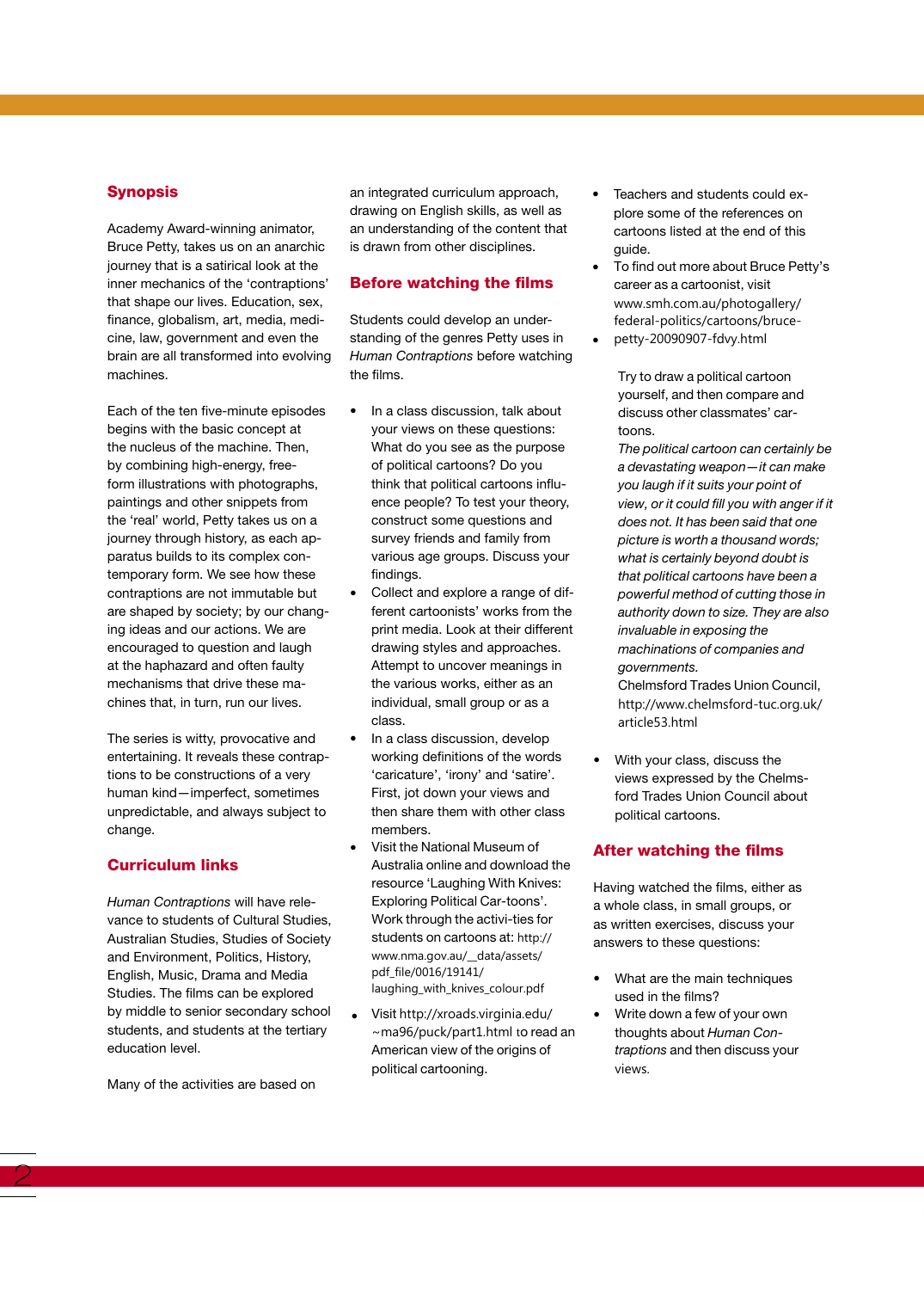- Present short oral descriptions of your reactions to the film, and then discuss your ideas with other class members.
- What do you think are the key themes in each film?
- How would you describe the genre of the films?
- How would you describe Petty's cartoon style?
- Look at the cartoon images from the films reproduced in this study guide. Discuss how the contraption is depicted in the image. How does the image represent each theme?

## Thinking, talking and writing about Petty's 'spin' on his creation

Petty says, 'Caricature is a device by which we hope to make complex ideas (at least) accessible, (occasionally) witty and (sometimes) informative. The *Human Contraptions* series is a playful exercise in caricature specifically, political cartooning—for television'.

- In discussing each short film, talk about the extent to which you find the ideas 'accessible'. One strategy to use is to ask all class members to complete the sentence, 'The film is about …' Use the results of this exercise to note down the different thoughts about the themes and ideas in the film. Then share and compare your ideas, and talk about how varied your understandings of each segment are.
- Do you agree that *Human Contraptions* can be described as a 'playful exercise in caricature'? Explain your answer.

Petty comments:

 $\overline{\mathcal{Z}}$  and  $\overline{\mathcal{Z}}$  and  $\overline{\mathcal{Z}}$  and  $\overline{\mathcal{Z}}$  and  $\overline{\mathcal{Z}}$  and  $\overline{\mathcal{Z}}$  and  $\overline{\mathcal{Z}}$  and  $\overline{\mathcal{Z}}$ 

*TV is good at* Jane Austen *and the life of the otter. We can do them forever, and they will be beautiful, but it is very hard to do bank rates and derivatives, things which determine how a country works, and who gets a job. So we keep watching* Jane Austen *and the otter. There seems to be a gap. My professional life has always been about finding those gaps and niches and trying to fill them in.*

In your own words write or present an explanation of what you think Petty means by these comments.

Petty says that a key challenge with *Human Contraptions* was: *[to] imagine what could be said about such massive subjects as Law, Globalism, Government, Art, Medicine, Education, Sex, Finance, The Brain and Media in five minutes of animation. I wanted* Human Contraptions *to be a cheerful reminder that as our cars, videos and toasters get smarter and cheaper, the institutions we really need are getting more expensive and unreliable, and are starting to rattle. I hope viewers recognize some of our more bizarre organizational devices and enjoy the general irreverence.*

- In the films, what instances did you notice of representations of our organizations as 'bizarre'?
- List, and then talk about, moments of 'irreverence' in the films.

#### Petty goes on to say:

*There is a critical thread to the series, but the main aim was to take an impressionistic, shorthand, comic look at over-worked, serious subjects. The series is based on general suspicions people have about the institutions we live with. These bodies are old or biased, often politically disfigured and under-funded—they are familiar tar-* *gets. Representing them as machines at least suggests they are man-made, they wear out and can be fixed even as they do determine how we live.* 

*The series offered a chance to check the workings of these 'contraptions'. Institutions such as the legal, medical and finance systems carry our 'trust'—we are expected to believe in them. We are persuaded that they are self-correcting and that the corrections are properly and democratically monitored.*

Many people are now beginning to suspect that this is not so.

- Do you agree with Petty's views? Explain your answers.
- Do you think people are suspicious about the institutions we live with?
- In your opinion, which of the contraptions that are explored by Petty *do* need 'correcting'?

### Positive themes in the films

Petty claims that the films are: *not just a cynical take on society's major organizations. There is also an acknowledgment of the human ingenuity, brilliance and good intentions behind their construction. Mechanics may not in the end be a perfect metaphor for human organizations: their tendency to develop viruses, attract bacteria-like elements, reproduce and reinvent makes them to a large extent, more like organisms … but that is perhaps another series*.

• Divide your class into groups. Consider the aspects of 'human ingenuity, brilliance and good intentions' in the institutions and organizations that are depicted in the films.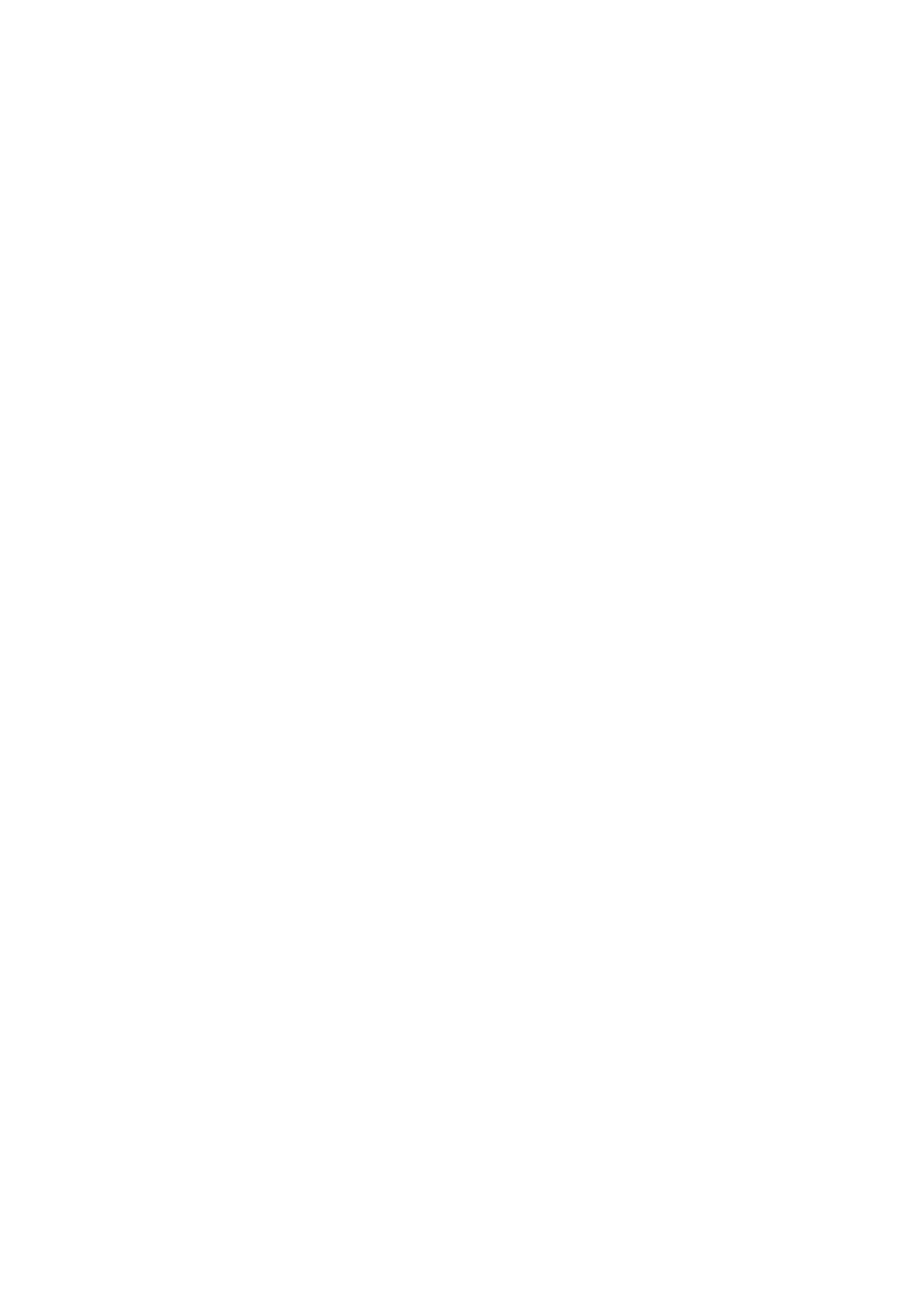# Media Studies

### How was the series made?

Petty says, 'Distilling such complex and lofty subject matter had a significant impact on how we made this series. Constant revision of the script and image interaction was necessary to refine the ideas and condense the timing'.

- Suggest what you think may have been some of the media challenges in creating *Human Contraptions*.
- How could you describe Andrew Denton's role in the narration in the series?
- What is the role of irony in his narration?
- In what ways are sound effects and music also important ironic components?

### Music in the series

The award-winning composer, Alan John, created 'musical signatures' for each of the contraptions in the series. His challenge was to devise a musical reference for imagined constructions of abstract notions.

- How would you describe Alan's music for the *Education* film?
- Discuss the suitability of the music selected for *Globalism*.
- In what ways are the 'musical signatures' developed by elaborations on each theme?
- What connections are there between the growing historical complexity of the apparatus and changes in the music?

## Visual decisions in the making of the films

Before reading the following notes on the visual processes in the making of the films, suggest what processes you think Petty may have used. Petty states:

Visually, I needed to give each of the ten contraptions an individual

style. The character of the image was mainly determined by a drawing style that could begin simply and then increase in complexity. I drew the production entirely in 'Flash', an extremely flexible software program. It allows animation to be produced to a rough sync soundtrack without having to use high-end hardware. Certain movements require twenty-four frames per second treatment, but there are times when twelve frames per second is quite acceptable.

- How would you describe the animation style?
- How is an overall two-dimensional result avoided?
- How is colour used in the production?
- Why do you think the decision was made to include historical archives? The editor, Sam Petty, edited and

manipulated the animation and archival images using a Media 100 computer package.

- Find out more about the characteristics of this media package.
- Suggest why this product was used in the production.

### **Biographies**

*Human Contraptions* has been developed by a team that incorporates a high level of talent and experience in the media. Biographical notes have been included here for the interest of students who may be pursuing a career in various aspects of media studies. These notes provide a snapshot into the professional lives of people working in this field, and recognize their experience and career pathways.

### BRUCE PETTY – Writer, Director, Animator

Bruce Petty is Australia's only Academy Award winner for animation. He is a critically acclaimed cartoonist and inspired social commentator, and is best known as one of Australia's most influential political cartoonists. Petty has been an eyewitness to the

politics, turmoil and change of the twentieth century, much of which he has documented through his cartooning.

Petty was born on an orchard in Doncaster, east of Melbourne, in 1929. His grandfather was an orchardist, as were his father and his uncles. In fact, there were fourteen Pettys in Doncaster, and they were all orchardists—growing peaches, pears, apricots and figs.

Petty first found work in an animation studio in Box Hill. He then pursued commercial art, later finding expression as a satirical cartoonist with prestigious newspapers and magazines, such as *Esquire*, *Punch* and *The New Yorker*. He honed his skills and reinforced his fame for social commentary in the pages of *The Mirror*, *The Australian* and *The Age*, and in publications like *The Petty Age*, *The Penguin Petty* and *The Absurd Machine*.

Petty's work as an illustrative journalist has taken him to many of the world's trouble spots, such as Vietnam, Timor and Pakistan, as well as to the United States for regular first-hand coverage of the elections.

Throughout his illustrious career, Bruce Petty has combined his talents for writing, cartooning, observation and animation to produce a prolific body of work over a range of subjects and media. He has successfully translated his humour, anti-conformist political views and fascination with the way things work, from newsprint to the screen. He has created animated classics such as *Australian History* (1970), *Marx* (1981), the Academy Award-winning *Leisure* (1976) which was produced at Film Australia, *Money* (1998), *This Mad Century* (1999) and *Human Contraptions* (2003).

### DEBORAH SZAPIRO – Producer

Deborah Szapiro is a founding partner and producer for Freerange 14 15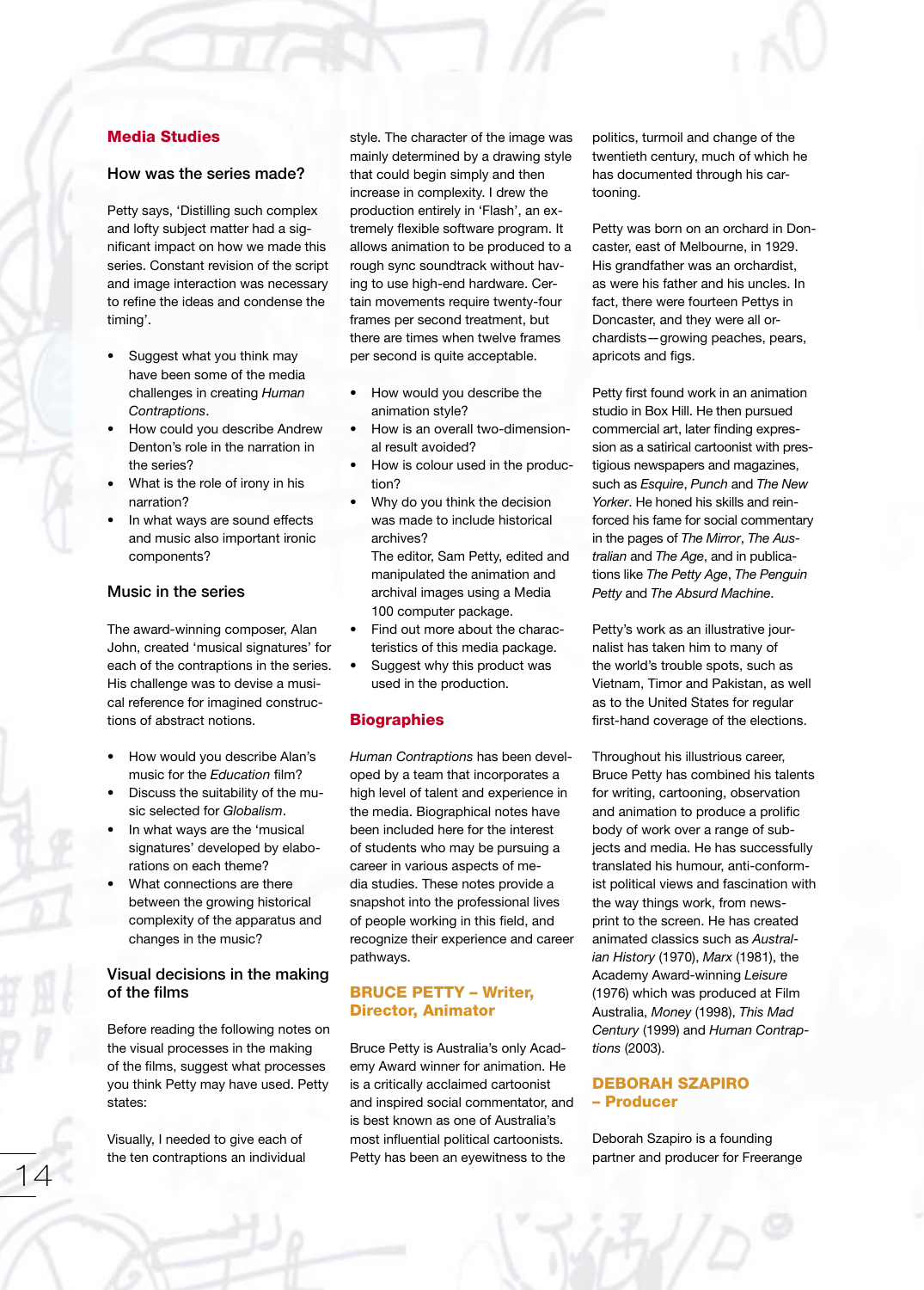Animation. Szapiro has over twelve years' experience designing and producing a wide range of award-winning animated productions for both film and television, using a variety of animation techniques. Szapiro's productions have an excellent track record, having won over thirty awards in the last six years and receiving nominations for many others.

Szapiro is a creative producer who has carved a niche working on quality productions that differ from the standard animated fare. Recent work includes the documentary *The Animated Leunig,* as well as fifty award-winning animations based on Michael Leunig's much-loved cartoons. Deborah is a vocal supporter of the Australian independent animation sector and has curated and coordinated a number of animation screen culture events, including the Japanime Film Festival (the main film event for the Sydney 2000 Olympics) which has since become a biennial event. She is currently researching a book on animation directors in the Pacific, Asian and sub-continental regions.

## SAM PETTY – Editor and Sound Design

Sam Petty studied at the Australian Film, Television and Radio School from 1990 to 1993, completing courses in both Editing and Sound. He worked on feature films, including *Dead Heart* and *Oscar and Lucinda*, before setting up his own studio—Big Ears Productions. Sam's sound designer credits include the feature films *The Boys*, *Soft Fruit*, *City Loop*, *Rain* and *The Bank*, as well numerous short films and documentaries, including *Tosca* for Film Australia. He has collaborated with his father, Bruce Petty, for over ten years on a number of documentaries and animations. Sam's recent credits include sound designer on the Australian feature film, *Travelling Light.*

## ANDREW DENTON - Narrator

Andrew Denton started out in *Theatresports* and went on to become head writer for Sydney radio comedian, Doug Mulray. Denton first came to national attention in a Saturday morning television show, *Beatbox*, in the 1980s, on the Australian Broadcasting Corporation, which quickly gave way to the more ambitious *Blah Blah Blah.* 

It wasn't until the much-anticipated sequel to *Blah Blah Blah* that Denton found his niche. Ditching everyday clothes for a tuxedo, he hosted *The Money or the Gun,* a big-budget talk show with 'James Bond' credits and linked sketches throughout, based on a particular topic each week.

His next show, *Live and Sweaty,* focused on that national obsession, sport. He interviewed the less wellknown sports men and women, as well as the better known. Denton has moved to the world of commercial radio with the *Andrew Denton Breakfast Show*, where his comic wit and timing continues to make him one of the most distinctive voices on the air. His latest television program is the interview-based *Enough Rope*.

### ALAN JOHN – Composer

Best known as the composer of the opera *The Eighth Wonder* (produced by Opera Australia in 1995 and revived in 2000) Alan has also worked as an actor, dramaturg, musician and musical director.

Over the last fifteen years Alan has developed close working associations with director Jim Sharman (Lighthouse Company 1982-88, David Malouf's *Blood Relations,* orchestrations and arrangements for *Chess*), singer Robyn Archer (musical director 1984-88, *The Last Decade—A Cabaret Song Cycle*), writers John Romeril (the musical *Jonah* [1985]) and David Holman *(Frankie—An Opera of Young People).* He has worked closely with People). He has worked closely with Bruce Petty, The Absurd Machine: a metal of the Mechine of the Machine of the Machine of the Machine of the Machine of the Machine of the Machine of the Machine of the Machine of the Mac

Neil Armfield and the Belvoir Street Theatre, including on *Twelfth Night, The Tempest, Diary of a Madman, Diving for Pearls, The Government Inspector, Death and the Maiden, The Governor's Family, Judas Kiss, Small Poppies, Emma's Nose* and *My Zinc Bed.* 

Alan's projects for the Bell Shakespeare Company include *Antony and Cleopatra, Henry V, Henry IV* and *The Winter's Tale*. For the Sydney Theatre Company Alan composed the original music for *Hanging Man, A Man with Five Children* and *A Doll's House.* Alan also composed the music for Tyler Coppin's one-man show, *Tales of Helpmann.*

His film and TV credits include *The Bank* (Robert Connolly), *Looking for Alibrandi* (Kate Woods), *Travelling North* (Carl Schultz)*,* the ABC miniseries *The Farm* (Kate Woods), *Edens Lost* (Neil Armfield) and *Coral Island* (part 1 of Jan Chapman's *Naked* series).

Alan was awarded the Screen Composers Award for Best Music in a Feature Film and best soundtrack for *The Bank* at the Australian Music Awards.

#### Further references

Helen Barrow (director), *Hired Assassins – Political Cartooning in Australia* [videorecording], Evershine/Film Australia, Sydney, 2003.

Giannalberto Bendazzi, *Cartoons: One Hundred Years of Cinema Animation,* Indiana University Press, Bloomington Indianapolis, 1994.

Joan Kerr, *Artists and Cartoonists In Black and White,* National Trust, Sydney, 1999.

Paul Martin Lester, *Visual Communication: images with messages,* Wadsworth Publishing Company, Belmont, California, 1995, Chapter 11.

Bruce Petty, *The Absurd Machine: a*